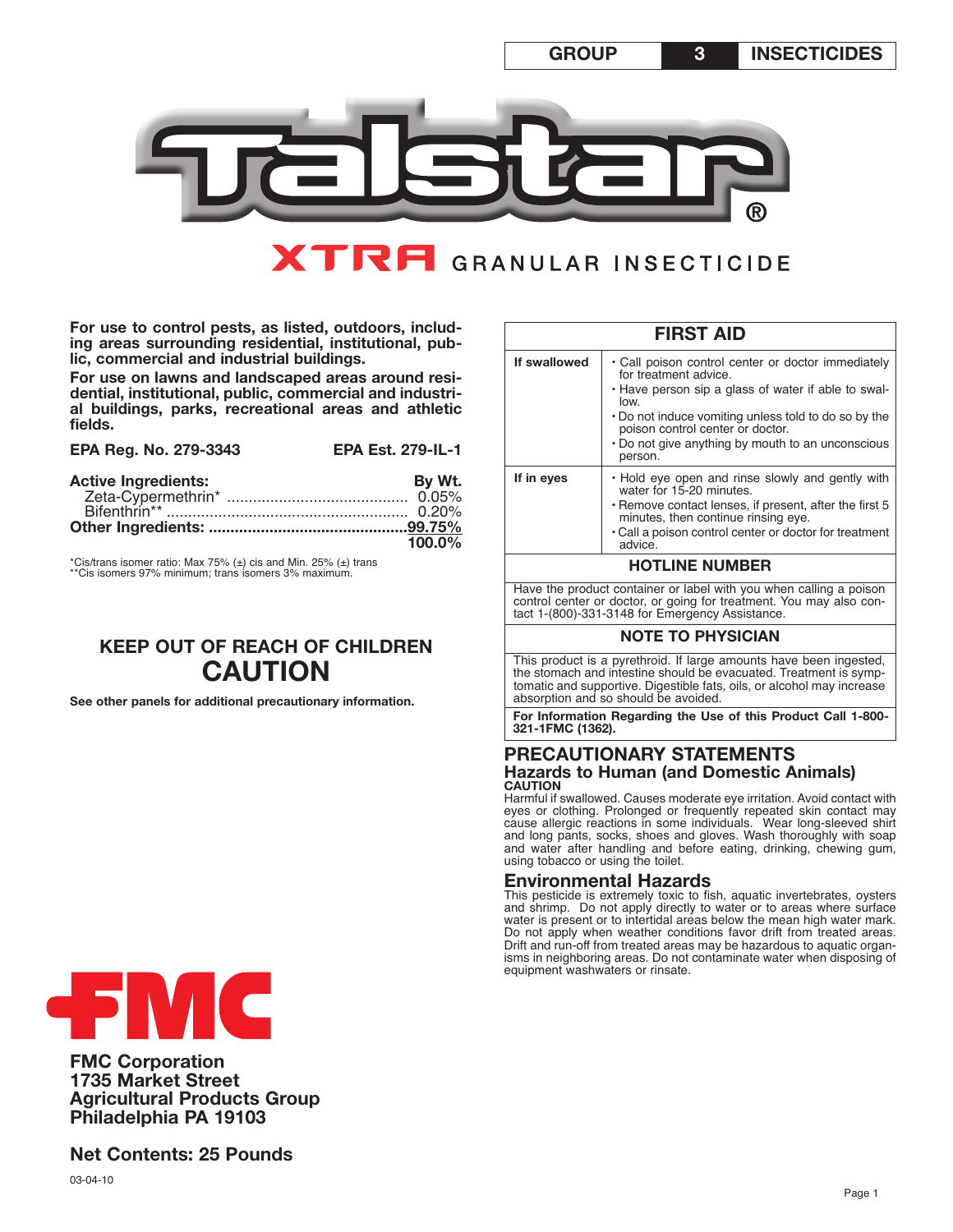#### **STORAGE AND DISPOSAL Prohibitions**

Do not contaminate water, food or feed by storage or disposal.

**Pesticide Storage**

Keep out of reach of children and animals. Store in original containers only. Store in a cool, dry place, preferably in a locked storage area and avoid excess heat. Carefully open containers. After partial use, close tightly.

**In case of spill, avoid contact, isolate area and keep out animals and unprotected persons. Confine spills. Call FMC: (800) 331- 3148.**

To confine spill: Cover to prevent dispersal. Place damaged package in a holding container. Identify contents.

#### **Pesticide Disposal**

Wastes resulting from the use of this product may be disposed of on site or at an approved waste disposal facility.

#### **Container Disposal**

Paper and plastic bags: **Non-refillable. Do not reuse or refill this container.** Completely empty bag into application equipment. Then offer for recycling, if available, or dispose of empty bag in a sanitary landfill or by incineration, or, by burning. Do not burn unless allowed by State and local authorities. If burned, stay out of smoke.

## **DIRECTIONS FOR USE**

It is a violation of Federal Law to use this product in a manner inconsistent with its labeling.

Not for use on plants being grown for sale of other commercial use, or for commercial seed production, or for research purposes.

Not for use on golf courses, sod farms, nurseries, in commercial greenhouses or on grass grown for seed.

For use on plants intended for aesthetic purposes or climate modification and being grown in interior plantscapes, ornamental gardens or parks, or lawns or grounds.

Also for use as a perimeter or spot treatment to control pests outdoors, including areas surrounding residential, institutional, public, commercial and industrial buildings.

Do not apply more than 0.25 lb. active ingredient (ai.) per acre (2.3 lbs granules per 1000 sq. ft.) per application on residential use sites (i.e., around private homes, apartment buildings, condominiums, non-agricultural outbuildings, non-commercial greenhouses, pre-schools or daycare facilities).

May be applied at up to 0.50 lb. ai. per acre (4.6 lbs granules per 1000 sq. ft.) per application on non-residential use sites (i.e., around institutional, public, commercial or industrial buildings; parks; recreational areas or athletic fields).

Do not broadcast apply more than 0.5 lb. ai. per acre (4.6 lbs per 1000 sq. ft.) per year.

**Lawn Application:** Broadcast with suitable application equipment to ensure uniform coverage over the treatment area.

**Perimeter Applications:** Apply to ground area 5 to 10 feet wide around and adjacent to the structure.

**Boundary Applications:** Apply to soil areas, ornamental gardens, pavement crevices, fencelines, planter areas, vegetation areas and mulch areas.

| Applic. Rate:                      |               | Pounds of Talstar XTRA Granular for Perimeter Applications<br>Linear Distance (Feet) Around Structure |     |      |      |      |      |      |       |  |
|------------------------------------|---------------|-------------------------------------------------------------------------------------------------------|-----|------|------|------|------|------|-------|--|
| <b>Pounds Per</b><br>1,000 sq. ft. | Band<br>Width | 100                                                                                                   | 150 | 200  | 250  | 300  | 400  | 500  | 1,000 |  |
| 2.3                                | 5 feet        | 1.3                                                                                                   | 1.9 | 2.5  | 3.0  | 3.6  | 4.8  | 5.9  | 11.7  |  |
| 2.3                                | 10 feet       | 3.0                                                                                                   | 4.2 | 5.3  | 6.5  | 7.6  | 9.9  | 12.2 | 23.7  |  |
| 3.0                                | 5 feet        | 1.7                                                                                                   | 2.5 | 3.3  | 3.9  | 4.7  | 6.3  | 7.7  | 15.2  |  |
| 3.0                                | 10 feet       | 3.9                                                                                                   | 5.4 | 6.9  | 8.5  | 9.9  | 12.9 | 15.9 | 30.9  |  |
| 3.5                                | 5 feet        | 2.0                                                                                                   | 2.9 | 3.8  | 4.5  | 5.4  | 7.2  | 8.9  | 17.5  |  |
| 3.5                                | 10 feet       | 4.5                                                                                                   | 6.3 | 8.0  | 9.8  | 11.4 | 14.9 | 18.3 | 35.5  |  |
| 4.6                                | 5 feet        | 2.6                                                                                                   | 3.8 | 5.0  | 6.0  | 7.2  | 9.6  | 11.8 | 23.4  |  |
| 4.6                                | 10 feet       | 6.0                                                                                                   | 8.4 | 10.6 | 13.0 | 15.2 | 19.8 | 24.4 | 47.4  |  |

Note: The amounts of Talstar XTRA Granular listed in the above table are based on the total area being treated. This area is determined by multiplying the linear distance by the band width and then adding to that value the area of a circle whose radius is equal to the band width (to account for the area treated at the four corners of a rectangular structure).

Resistance Management Recommendations. Talstar XTRA Granular Insecticide contains Group 3 Insecticides. Insects with acquired resistance to Group 3 Insecticides may eventually dominate the insect population if Group 3 Insecticides are used repeatedly in successive years as the primary method of control for targeted species. This may result in partial or total loss of control of those species by Talstar XTRA Granular Insecticide or other Group 3 Insecticides.

## **APPLICATION RATES**

The application rates listed in the following table will provide control of the respective pests under typical conditions.

|                                                                                                                                                                                                                                                | <b>Usage per Application</b>                                      |                                            |                                                     |  |  |  |  |
|------------------------------------------------------------------------------------------------------------------------------------------------------------------------------------------------------------------------------------------------|-------------------------------------------------------------------|--------------------------------------------|-----------------------------------------------------|--|--|--|--|
| Pest                                                                                                                                                                                                                                           | Lb<br><b>Talstar XTRA</b><br>Granular<br>per 1000 ft <sup>2</sup> | Lb<br>Talstar XTRA<br>Granular<br>per Acre | Lb<br><b>Total Active</b><br>Ingredient<br>per Acre |  |  |  |  |
| Annual Bluegrass Weevil<br>(Hyperodes) (adults)<br>Armyworms<br>Billbugs (adults)<br><b>Black Turfgrass Ataenius</b><br>(adults)<br>Cutworms<br>Leafhoppers<br>Mealybugs<br>Sod Webworms                                                       | 1.15 to 2.3<br>Lbs/1000<br>sg ft                                  | 50 to 100<br>Lbs per<br>acre               | 0.125 to 0.25<br>Lbs Al/Acre                        |  |  |  |  |
| Ants (except Carpenter and<br>Pharoah ants)<br>Imported Fire Ants (adults)<br>Crane Flies (larvae)<br>Fleas (larvae & adults)<br><b>Chinch Bugs</b><br>Millipedes<br>Mole Crickets (nymphs &<br>adults)<br>Pillbugs<br>Sowbugs<br><b>Ticks</b> | $2.3 \text{ to } 4.6$<br>Lbs/1000<br>sg ft                        | 100 to 200<br>Lbs per<br>Acre              | $0.25$ to $0.50$<br>Lbs Al/Acre                     |  |  |  |  |

**In New York State, this product may NOT be applied to any grass or turf area within 100 feet of a water body (lake, pond, river, stream, wetland, or drainage ditch).**

**In New York State, do make a single repeat application of Talstar XTRA Granular if there are signs of renewed insect activity, but not sooner than two weeks after the first application.**

## **SPECIFIC PEST INSTRUCTIONS**

For optimum control of particular pests, follow recommended procedures outlined below:

**Armyworms, Cutworms, and Sod Webworms:** To ensure optimum control, irrigate the treated area with water immediately after application to activate (release from the granule) the insecticide.

**Annual Bluegrass Weevil** *(Hyperodes)* **adults:** Applications should be timed to control adult weevils as they leave their overwintering sites and move into grass areas. This movement generally begins when Forsythia is in full bloom and concludes when flowering dogwood is in full bloom. Consult your State Cooperative Extension Service for more specific information regarding application timing.

**Billbug adults:** Applications should be made when adult billbugs are first observed during April and May. Degree day models have been developed to optimize application timing. Consult your State Cooperative Extension Service for information specific to your region. In temperate regions, spring applications targeting billbug adults will also provide control of over-wintered chinch bugs.

**Black Turfgrass Ataenius adults:** Applications should be made during May and July to control the first and second generation of black turfgrass Ataenius adults, respectively. The May application should be timed to coincide with the full bloom stage of Vanhoutte spiraea *(Spiraea vanhouttei)* and horse chestnut *(Aesculus hippocastanum)*. The July application should be timed to coincide with the blooming of Rose of Sharon *(Hibiscus syriacus)*.

**Chinch Bugs:** Chinch bugs infest the base of grass plants and are often found in the thatch layer. Irrigate the treated area with up to 0.25 inches of water immediately after application to activate (release from the granule) the insecticide. Chinch bugs can be one of the most difficult pests to control in grasses and the higher applications rates may be required to control populations that contain both nymphs and adults during the summer.

**Crane Flies:** Treatments should be made to control early to mid-season larvae (approximately August – February) as they feed on plant crowns. Treatments made to late-season larvae (approximately March - April) may only provide suppression. Consult your local extensions agent for specific recommendations for your area.

**Fleas (adults and larvae):** Control is provided for up to seven days. Flea larvae develop in the soil of shaded areas that are accessible to pets or other animals. Irrigate the treated area with up to 0.5 inches of water immediately after application to activate (release from the granule) the insecticide.

**Imported Fire ants:** Control will be optimized by combining broadcast applications that will control foraging workers and newly mated fly-in queens with mound treatments that will eliminate existing colonies. If the soil is not moist, then it is important to irrigate before or soon after application. Broadcast treatments should apply no more than 0.50 lbs ai per acre (4.6 lbs/1000 square feet). Mounds should be treated by applying 1/2 cup of Talstar XTRA Granular per mound and then drenching the mound with 1 to 2 gallons of water. The mounds should be treated with